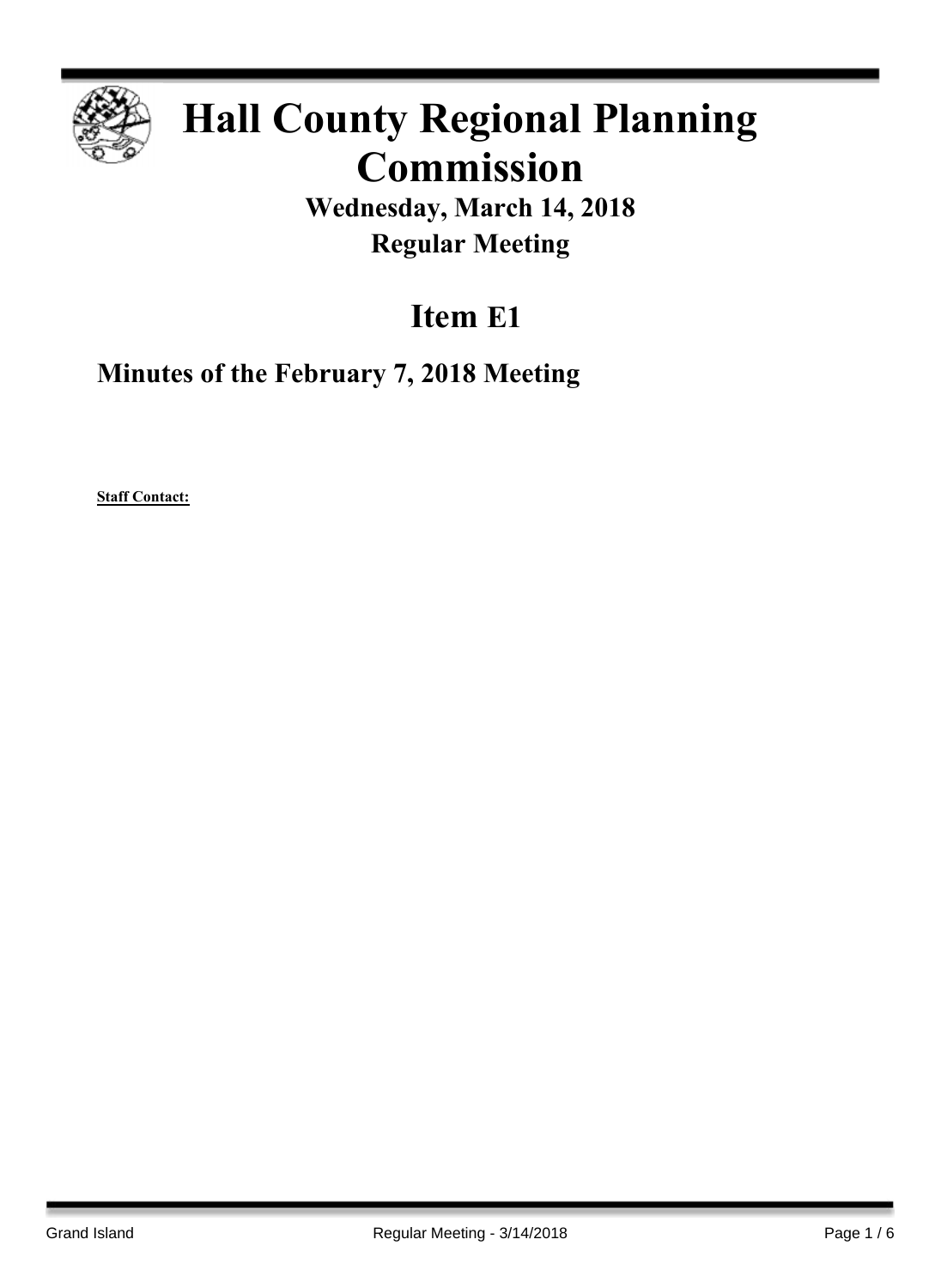

# THE REGIONAL PLANNING COMMISSION OF HALL COUNTY, GRAND ISLAND, WOOD RIVER AND THE VILLAGES OF ALDA, CAIRO, AND DONIPHAN, NEBRASKA

| Minutes          |  |
|------------------|--|
| for              |  |
| February 7, 2018 |  |
|                  |  |

The meeting of the Regional Planning Commission was held Wednesday, February 7, 2018, in the Council Chambers - City Hall – Grand Island, Nebraska. Notice of this meeting appeared in the "Grand Island Independent" on January 26, 2018.

|        | Present: Pat O'Neill | <b>Leonard Rainforth</b>                                                                                                               |
|--------|----------------------|----------------------------------------------------------------------------------------------------------------------------------------|
|        | Les Ruge             | Tony Randone                                                                                                                           |
|        | <b>Hector Rubio</b>  | Judd Allan                                                                                                                             |
|        | Carla Maurer         |                                                                                                                                        |
|        |                      | Absent: Robin Hendricksen, Dean Kjar. Derek Apfel Jaye Monter Greg Robb                                                                |
| Other: | Kurz.                | Grand Island City Councilman Mitch Nickerson, Hall County Engineer<br>Steve Riehle, Assistant Grand Island Public Works Director Keith |
| Staff: |                      | Chad Nabity, Krystal Eucker, Rashad Moxey.                                                                                             |

Press: Austin Koeller, Grand Island Independent.

# **1. Call to order.**

Chairman O'Neill called the meeting to order at 6:02 p.m.

O'Neill stated that this was a public meeting subject to the open meetings laws of the State of Nebraska. He noted that the requirements for an open meeting are posted on the wall in the room and easily accessible to anyone who may be interested in reading them.

O'Neill also noted the Planning Commission may vote to go into Closed Session on any agenda item as allowed by State Law.

The Commission will discuss and may take action on any item listed on this agenda.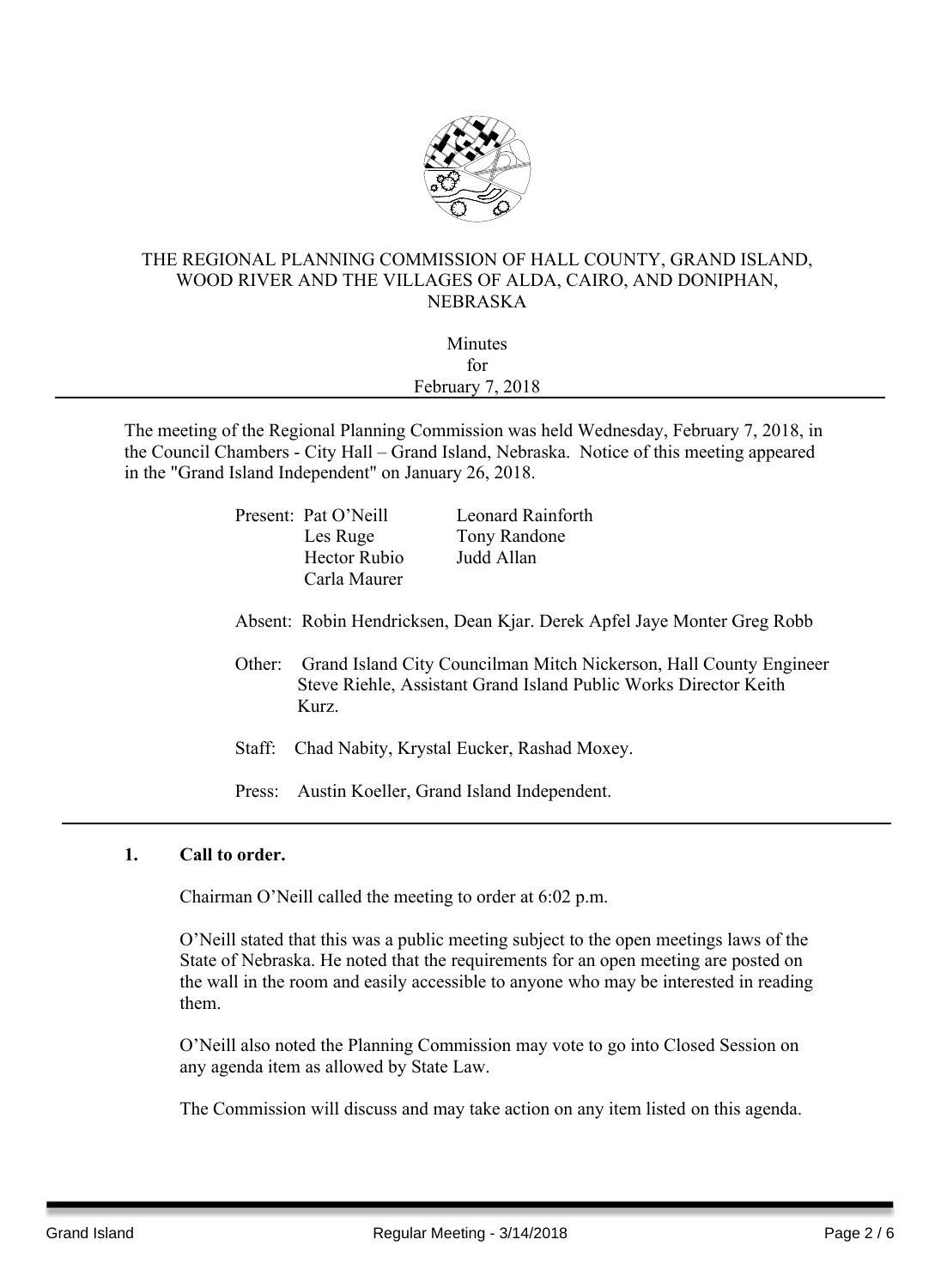The order of items on the agenda may be reorganized by the Chair to facilitate the flow of the meeting to better accommodate the public.

## **2. Minutes of the December 6, 2017 meeting.**

A motion was made Maurer and seconded by Rubio to approve the minutes of the December  $6<sup>th</sup>$ , 2017 meeting.

The motion carried with seven members in favor (Allan, O'Neill, Ruge, Maurer, Rainforth, Rubio and Randone) and no members voting no or abstaining.

#### **3. Request Time to Speak.**

The following requested time to speak during discussion: Amos Anson, 4234 Arizona Ave, Item 7; Brian Schultz, 812 West 15<sup>th</sup> Street, Item 7; Leanne Doose, 4010 Norseman Ave, Item 7; Dana Jelinek (Habitat for Humanity), 502 West 2<sup>nd</sup> Street Item 7; Kristin Johnson, 2001 West 11<sup>th</sup> Street Item 7; Bruce Smith 2209 Arrowhead Road.

**4. Request for Conservation Easement -** Concerning a Conservation Easement – Sections 13 and 14 in Township 9 N, Range 11 W. of the 6th P.M. (C-09-2018HC)

Nabity introduced the conservation easement including the location and proposed restrictions. He showed the commission the following maps from the Directors recommendation: Future Land Use, Zoning Flood Plain and Location. He also explained the three reasons which the County Board can use to deny a conservation easement.

- (a) the easement is inconsistent with a comprehensive plan for the area which had been officially adopted and was in force at the time of the conveyance,
- (b) the easement is inconsistent with any national, state, regional, or local program furthering conservation or preservation, or
- (c) the easement is inconsistent with any known proposal by a governmental body for use of the land. NRSS 76-2,112(3)

Nabity stated that this property is in the flood plain, is zoned for agricultural uses in the river protection corridor and that it appears this easement is in conformance with the Hall County Comprehensive Plan.

Bruce Smith representing the William Vanarsdale Wolbach Trust, stated that Mr. Wolbach is the trustee, he lives out of state and is in full support of granting the easement. Mr. Wolbach has been a supporter of the Whooping Crane Trust for many years.

Commissioner Rainforth asked if this easement would have a negative impact on drainage across the property. Mr. Smith assured him that the existing drainage would not be impacted by the easement. The drainage that is in place today will have to be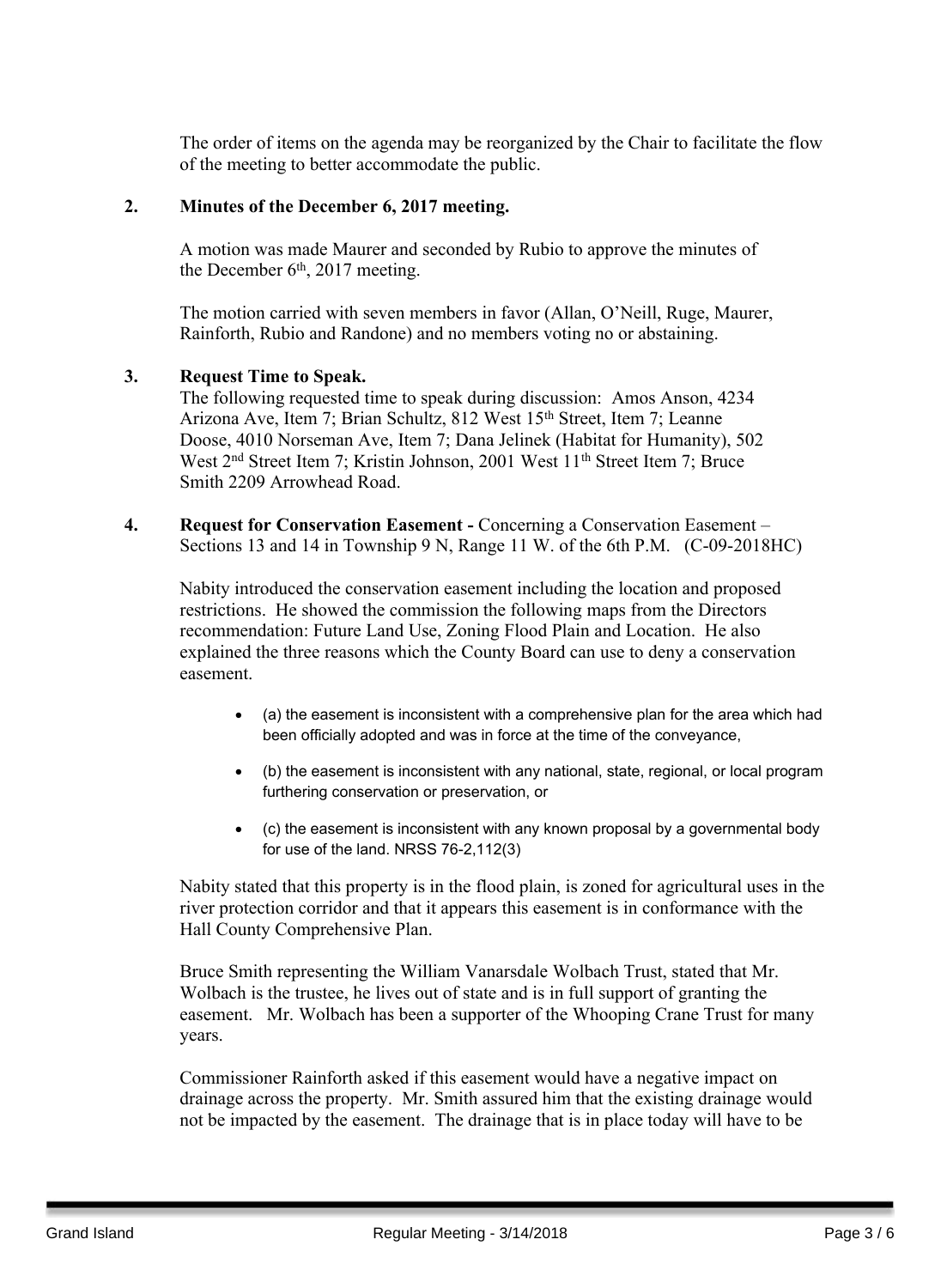maintained.

Commissioner Allan asked if the easement was a permanent easement and if it needed to be permanent. It is a permanent easement and because of IRS rules for the easements it does need to be permanent.

Following a review of the Hall County Comprehensive Plan General Land Use Policies, and a discussion of the proposed easement on the property, it was determined by the Regional Planning Commission that this easement would not be detrimental to the Comprehensive Plan.

A motion was made by Ruge and seconded by Maurer to approve the conservation easement and recommend that Hall County Board of Supervisors approve the conservation easement.

A roll call vote was taken and the motion passed with 4 members present (O'Neill, Ruge, Maurer, and Rubio) voting in favor of the motion and 3 members present (Allan, Rainforth, and Randone) and voting against the motion.

**5. Public hearing – Adoption of the Grand Island Zoning Map –** Public hearing to readopt the City of Grand Island Zoning Map, with proposed changes as produced using the Hall County Geographic Information System. This map will serve to give notice to all parties that the zoning districts, Grand Island City limits, and 2-mile extraterritorial zoning jurisdiction are as shown on the zoning map. A copy of the proposed changes is available at the Hall County Regional Planning Department office (C-11-2018GI)

O'Neill opened the public hearing.

Nabity explained that the map includes the five zoning changes that were approved in Grand Island in 2017 along with five additional changes proposed by City staff to clean up some boundaries and inconsistencies in the map. Several of the changes include designating property that is in the Grand Island City Limits but currently used for agricultural purposes as R2-Low Density Residential.

No members of the public spoke at the hearing.

O'Neill closed the public hearing.

A motion was made by Randone and seconded by Rainforth to recommend approval to re-adopt the City of Grand Island Zoning Map, with proposed changes as produced using the Hall County Geographic Information System.

The motion carried with seven members in favor (Allan, O'Neill, Ruge, Maurer, Rainforth, Rubio and Randone) and no members voting no or abstaining.

**6. Final Plat – Gard Subdivision – Grand Island –** located south of U.S. Highway 34 and east of Blaine Street in the City of Grand Island, in Hall County, Nebraska (3 lots,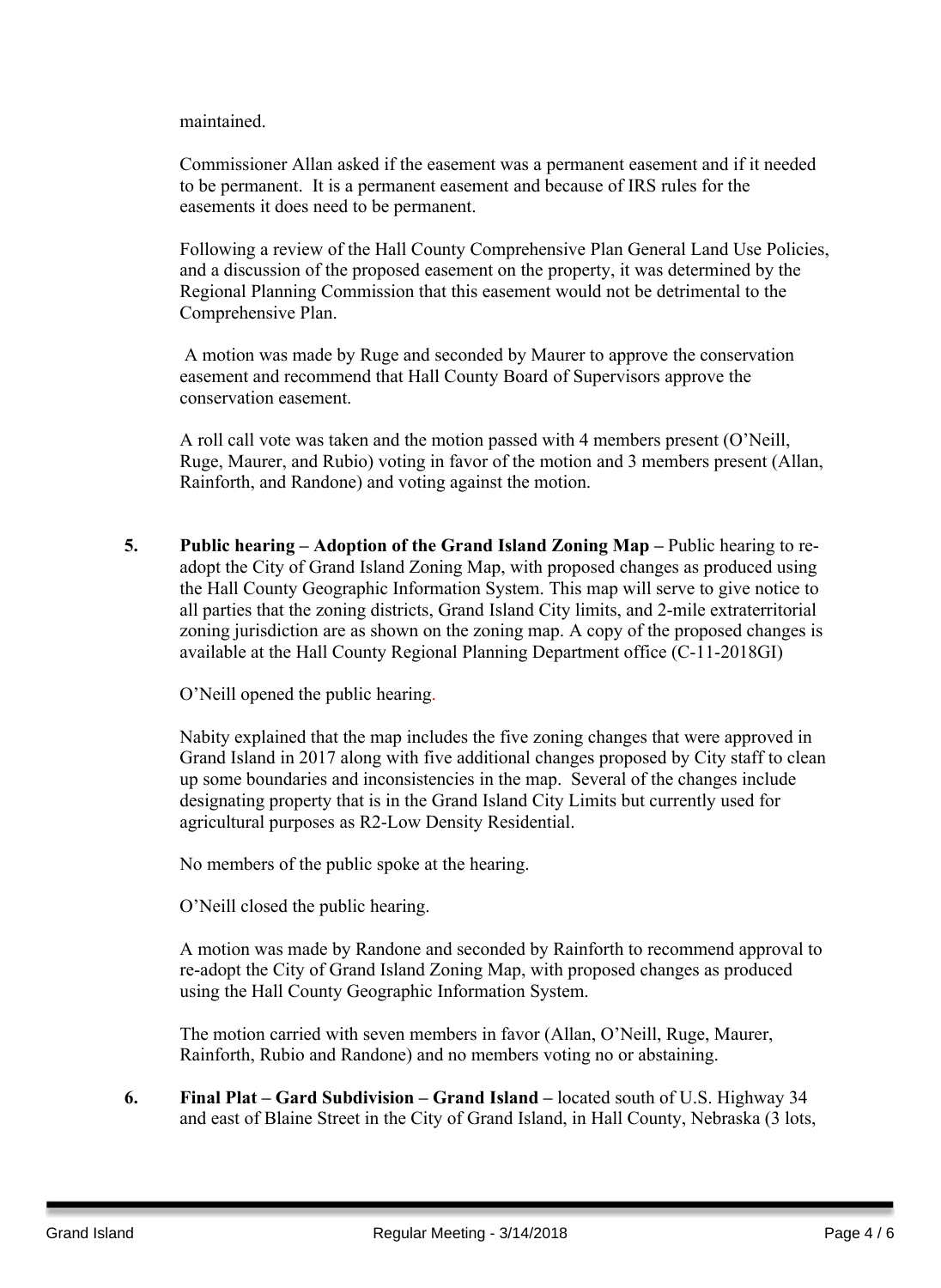#### 19.024 acres)

Nabity explained that some changes to the lot configuration had been done since the original submission including changes the access point for lots 2 and 3 so that it included the existing driveway into the property. This subdivision is adjacent to the City of Grand Island and is being platted as an addition to the City.

Ruge questioned whether there was adequate room on Lot 3 to build a new house and Nabity showed that there is at least 2.5 acres to the southwest of the house on lot 2 that can be built on.

A motion was made by Allen and seconded by Randone to recommend approval of the Final Plat for Gard Subdivision (3 lots, 19.024 acres).

The motion carried with seven members in favor (Allan, O'Neill, Ruge, Maurer, Rainforth, Rubio and Randone) and no members voting no or abstaining.

**7. Preliminary Plat – Lassonde 3rd Subdivision – Grand Island –** located south of Capital Avenue and east of St. Paul Road in the City of Grand Island, in Hall County, Nebraska (23 lots, 3.593 acres)

> **Final Plat – Lassonde 3rd Subdivision – Grand Island –** located south of Capital Avenue and east of St. Paul Road in the City of Grand Island, in Hall County, Nebraska (23 lots, 3.593 acres)

Nabity explained that this is the first subdivision using in the R3-SL zoning district. The subdivision will create 23 lots. The lots on in the south east corner of the subdivision have been designed to potentially provide access to the property to the south.

Commissioner O'Neill asked if the City should require lot 14 to be dedicated as street right of way at this point. O'Neill was concerned that the City has required dedication of streets in other subdivisions to provide access to adjoining properties. Nabity said that it had been discussed by City Staff but that the recommendation from staff was to design the lot so it could be dedicated as a street in the future but the that City Staff was concerned about the maintenance of the property if it were to be dedicated at this point.

Amos Anson, representing Habitat confirmed that Habitat is working with the property owner to the south regarding access.

Several members of the public, representing the Grand Island Area Habitat for Humanity spoke in favor of this subdivision including: Amos Anson, Brian Schultz, Leanne Doose, Dana Jelinek and Kristin Johnson.

A motion was made by Ruge and seconded by Rubio to recommend approval of the Preliminary Plat & Final Plat for Lassonde 3rd Subdivision consisting of 23 lots on 3.593 acres.